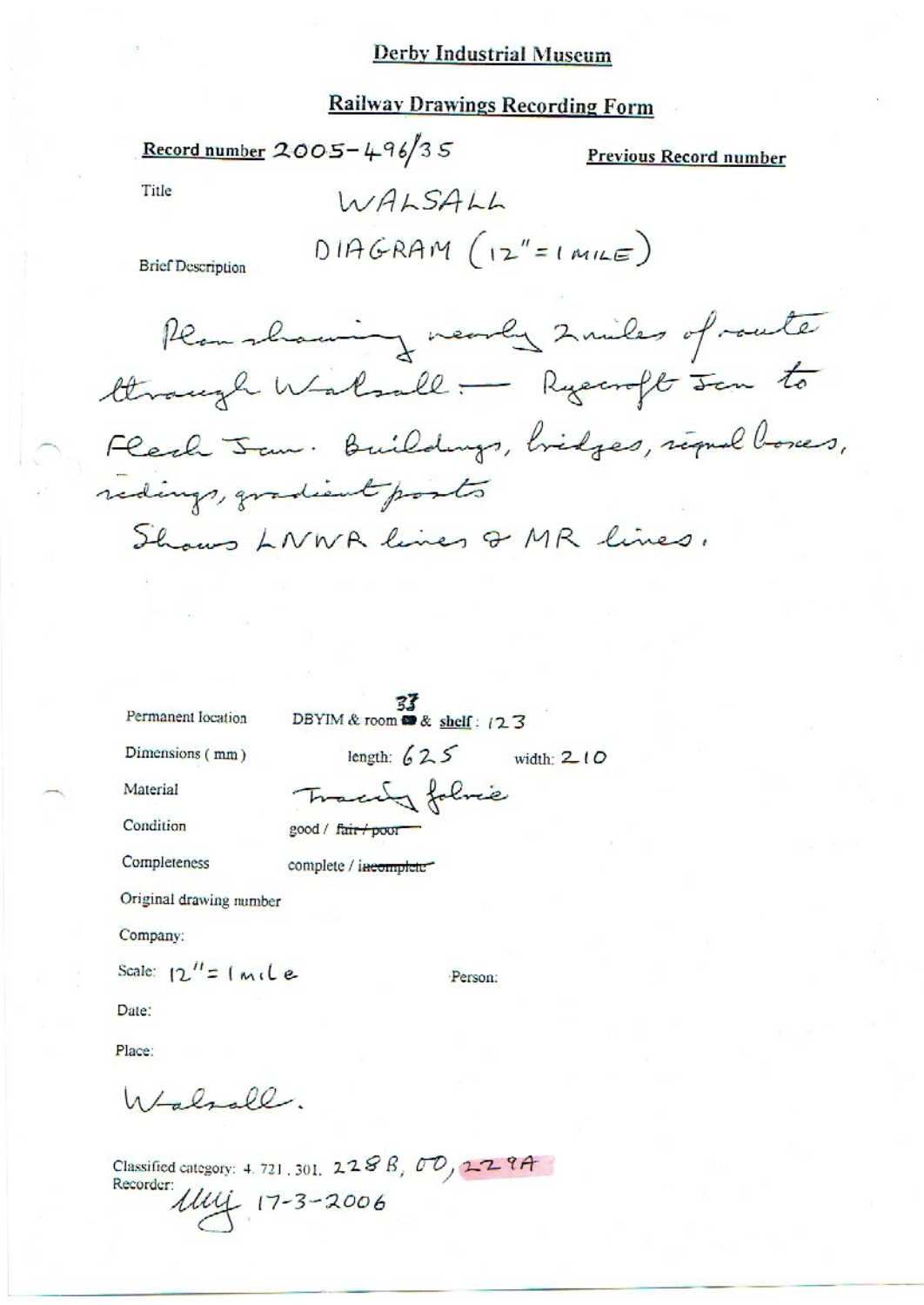Railway Drawings Recording Form

Record number  $1971 - 384 / 476$ 

CATTELL Previous Record number

Tide.

WALSALL NO 1

**Brief Description** 

Plan of tracks, reguals, point Goods tand lines form.

Permanent location

DBYIM & room 49 & shelf: 1177

Dimensions (mm)

length:  $12.6C$  width:  $585$ 

Person:

Condition

Material

good / fair + poor

complete / meomplete

Paper

Original drawing number

Company:

Completeness

Scale:

Date:

Place:

Wislonde

Classified category: 4, 721, 301,  $\sigma \infty_f$ , 2, 2, 2 ft Recorder:  $1114 + 1912$   $2003$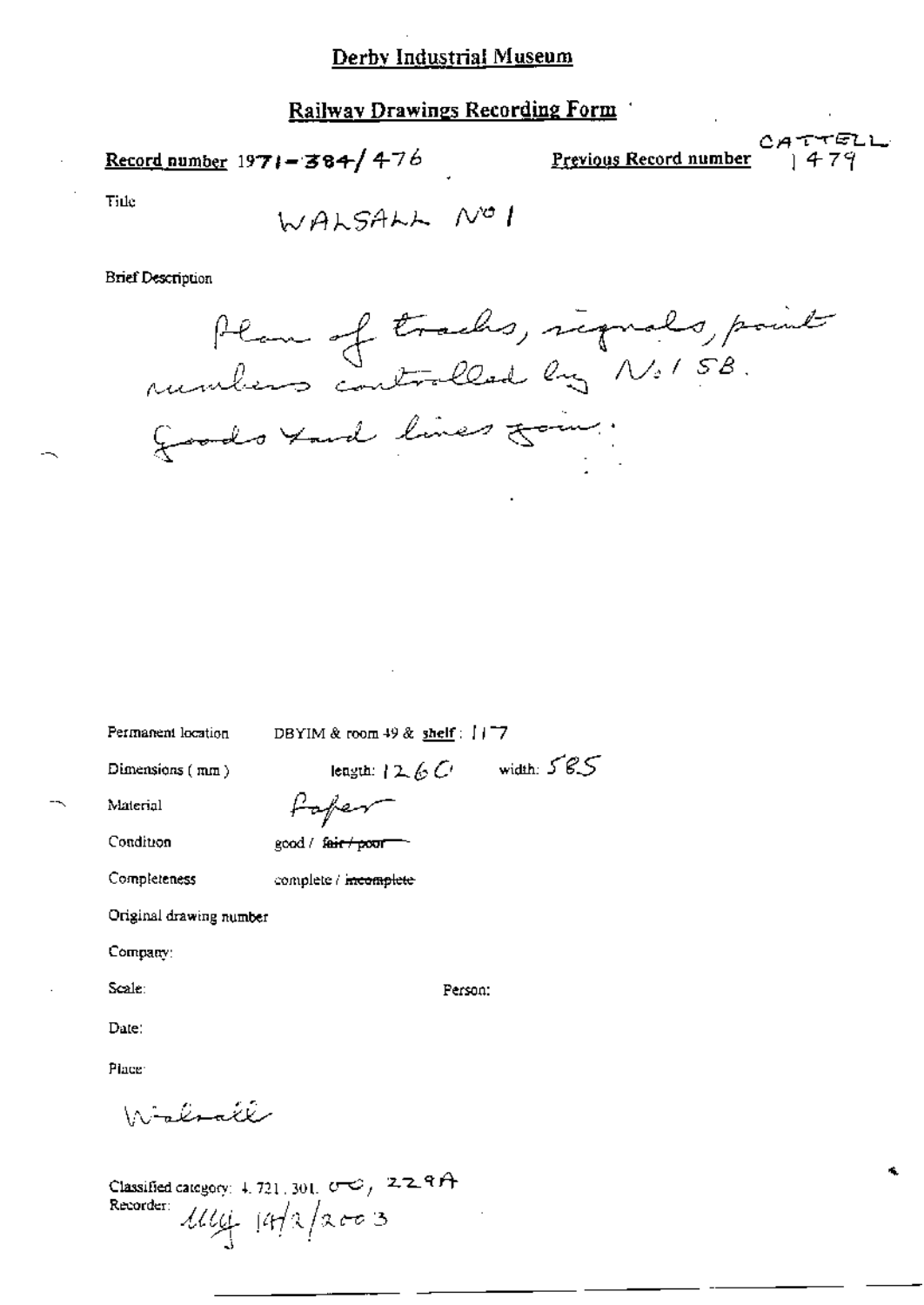# **Railway Drawings Recording Form**

 $CATTEL$ Record number  $1971 - 384 / 553$ Previous Record number M.R. Title WALSALL

**Brief Description** 

Permanent location

DBYIM & room 49 & shelf: 119

Dimensions (mm)

length:  $1200$  width:  $720$ 

Material

Poferon Johnie

good / fair / poor

Completeness

complete / incomplete

Original drawing number

Company:

Condition

Scale:  $\int_0^R \mathbb{E} \left[ C H^{\frac{1}{2}} \right]^{R}$ 

Date: Nov 1892

Person:

Place:

Walsoll

Classified entegory: 4, 721, 301, 229A leg 30/5/2003 Recorder: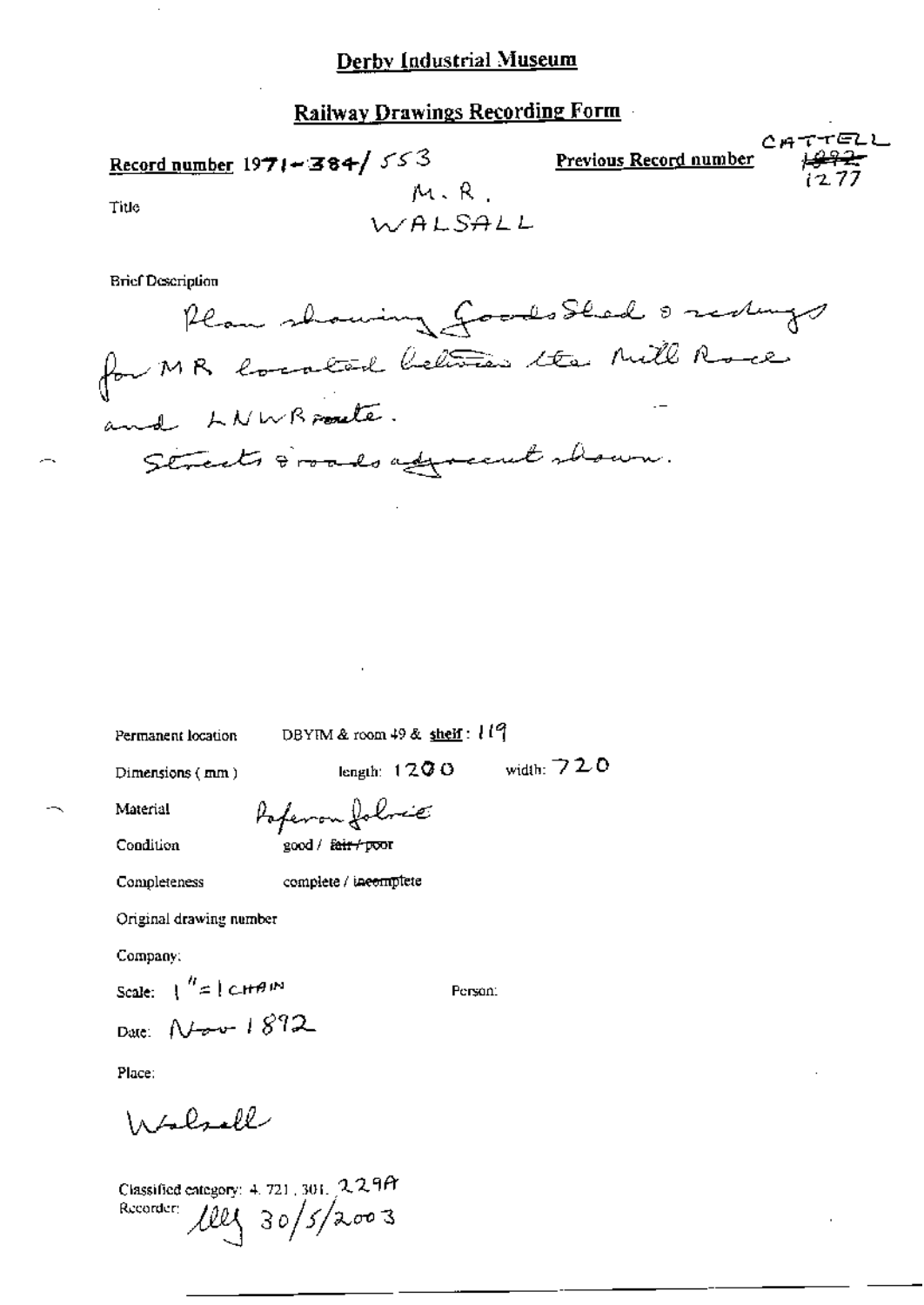#### **Railway Drawings Recording Form**

Record number 1971-384/243

CATTELL Previous Record number 1064

Title

WALSALL PLAN OF ADDITIONAL KANDS REQUIRED FOR THE WALSALL STATION BRANCH

**Brief Description** 

Plan of land agreeat to South Staffordshire Railway / LN QWR Act 1876 and bounded by Taskers Line, Bradford Street and bridgeman Street. Also rhamm proposed new road and a nill fleam.

Permanent location

DBYIM & room 49 & shelf:  $1182$ 

Dimensions (mm)

width:  $775$ length:  $1030$ 

Person:

Material

Paper on folice

complete / incomplete

Condition

Completeness

good / sair-pour

Original drawing number

Company: MR

Scale:  $1^{h}$  =  $1$  CHAIN

Date:  $-7 - 1878$ 

Place:

W. brall

Classified category: 4, 721, 301, 229A Recorder:  $MMA \sim 10/2001$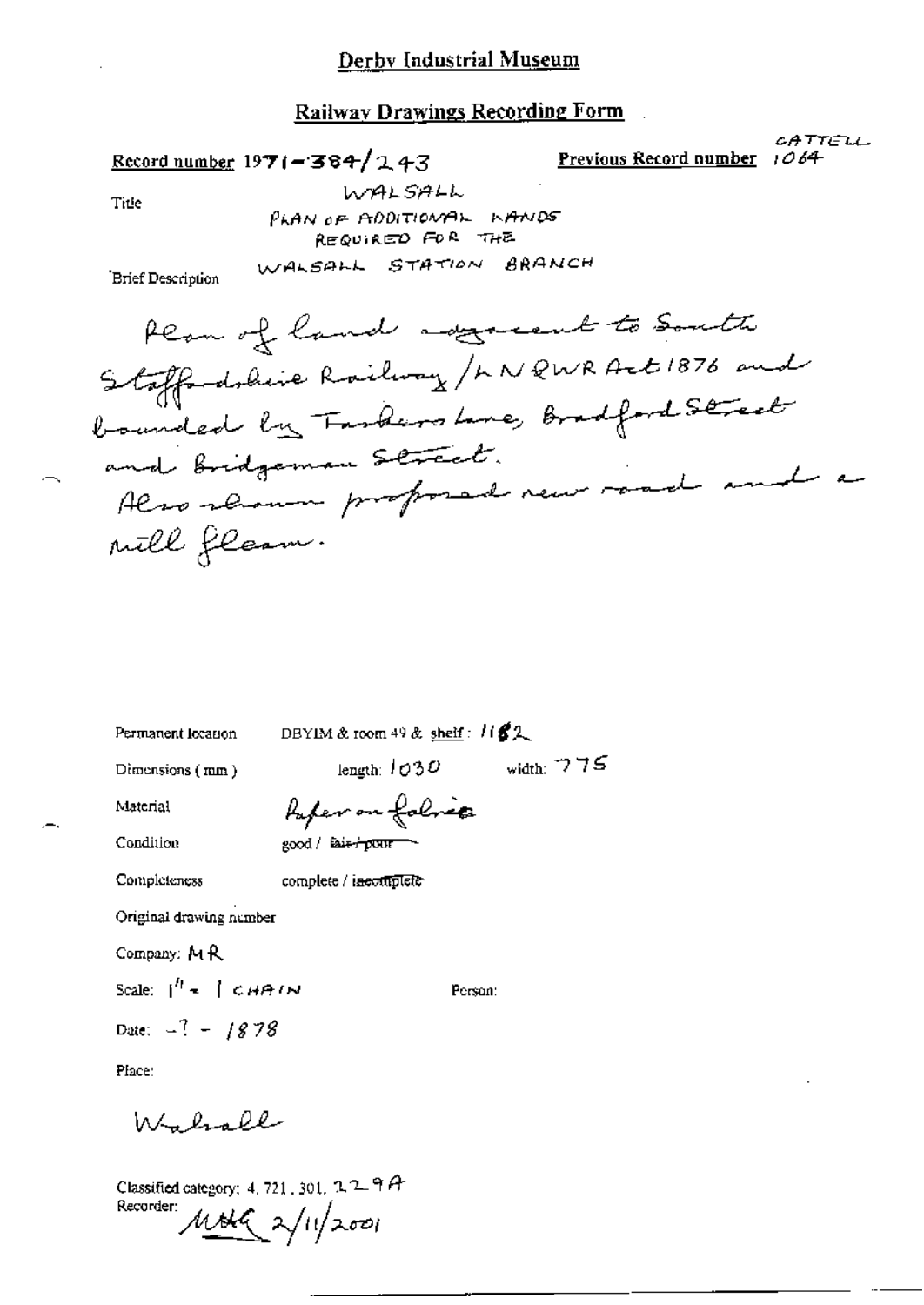| <b>Railway Drawings Recording Form</b> |  |  |
|----------------------------------------|--|--|
| $1971 - 384$                           |  |  |
|                                        |  |  |

| 171 – 3847 <del>1888</del> . l<br><del>97 – SI (179 , 1</del> |                 | Previous Record number 1521 |  |
|---------------------------------------------------------------|-----------------|-----------------------------|--|
|                                                               | MIDLANO RAILWAY |                             |  |

WALSALL TO WOLVERHAMPTON  $A \vee A$ 

.<br>Brief Description

Record number 199

WALSALL STATION BRANCH PLAN Coverpage with delails of Acts, colouring a symbols.

| Permanent location                                                                                              | DBYIM & room $\overset{33}{\bullet}$ & shell: $560.2$ |  |                      |  |  |
|-----------------------------------------------------------------------------------------------------------------|-------------------------------------------------------|--|----------------------|--|--|
| Dimensions (mm)                                                                                                 | length: $8/9$                                         |  | width: $535$         |  |  |
| Material                                                                                                        | fatem                                                 |  |                      |  |  |
| Condition                                                                                                       | good / <del>lair / pikit</del>                        |  |                      |  |  |
| Completeness                                                                                                    | complete / incomplete"                                |  |                      |  |  |
| Original drawing number                                                                                         |                                                       |  |                      |  |  |
| Company: $M$ $\mathcal{R}$                                                                                      |                                                       |  |                      |  |  |
| Scale:                                                                                                          |                                                       |  | Person: PJ ne Callum |  |  |
| Date: $(902)$                                                                                                   |                                                       |  |                      |  |  |
| Place:                                                                                                          |                                                       |  | Denly                |  |  |
| ۰.                                                                                                              |                                                       |  |                      |  |  |
| Classified category: 4.721.301. $0.2.96$ , $230.9$ , $230.3$ , $226$ , $224$<br>Recorder:<br>$1144 - 10/2/2001$ |                                                       |  |                      |  |  |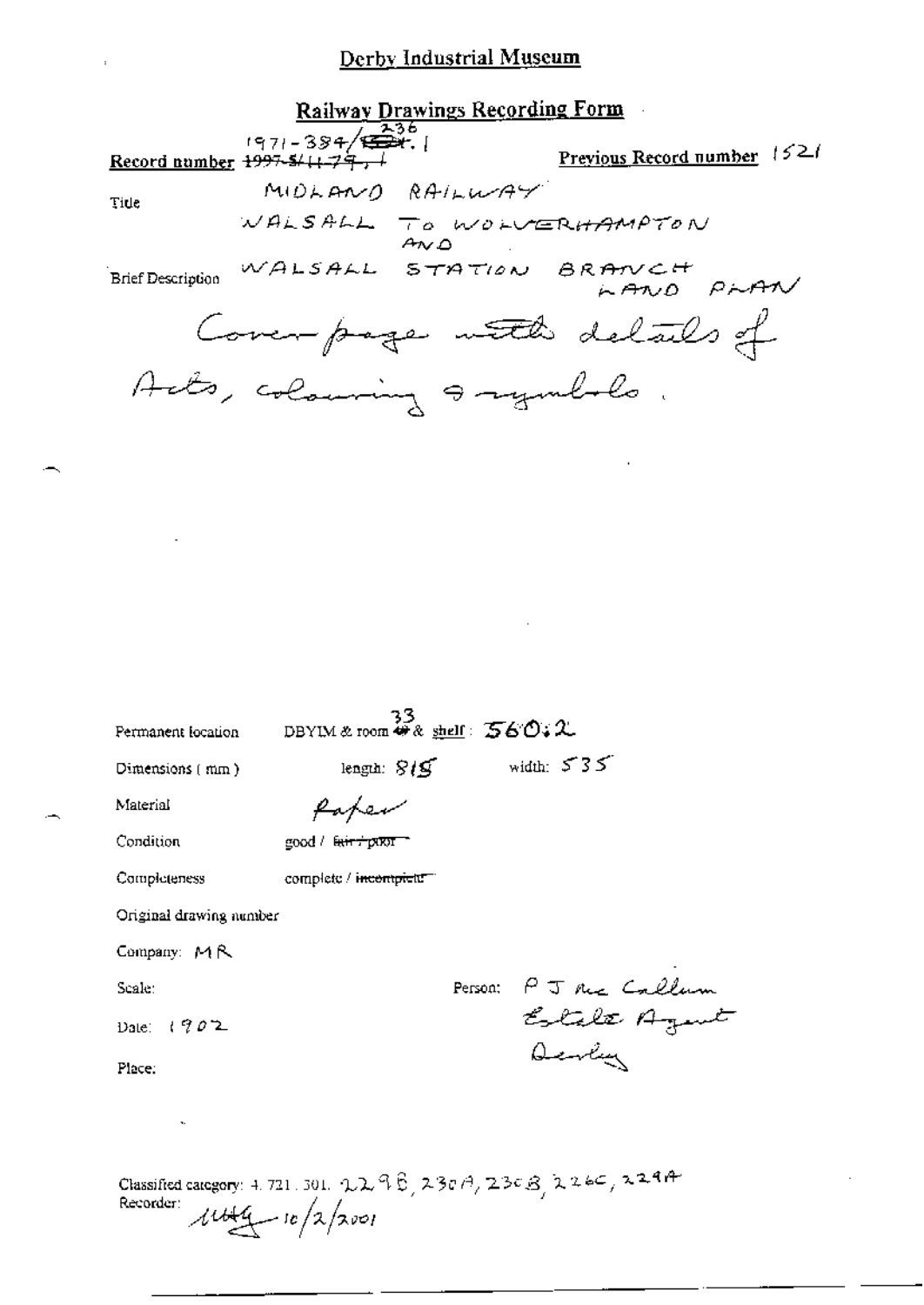**Railway Drawings Recording Form** 1971-384 23611 Previous Record number  $152/$ COUNTY OF STAFFORD Title

**Brief Description** 

Plan of route chairing tracks, buildings, bridges, roads, watercourses shandowners. Famish of Walrall formerly Fameign of Walrall. Landowners: Earlof Bradfords, LNWR Co. Mayor, Aldermen & Burgerses futulizel. Wilsall Cottage Haspital . Frederich Flurstan REHandreando George Charles Earl of Bradford. Rev-William Allen. LNWR route from Qualley to Walnell with Goods Depot, River Fame, Engine whed. DBYIM & room  $\frac{35}{32}$ & shelf: 560.2 Permanent location length:  $8/5$  width:  $535$ Dimensions (mm) faper Material Condition good / fair / poor Completeness complete / incomplete Original drawing number Sheet 9A Company:  $M R$ Scale:  $1'' = 2cHANSS$ Person: Date:  $902$ Place: Walnel Goods  $-M - - M$ Lefot Classified category: 4.721,301. ススイト Recorder: MAG 16, 2, 2001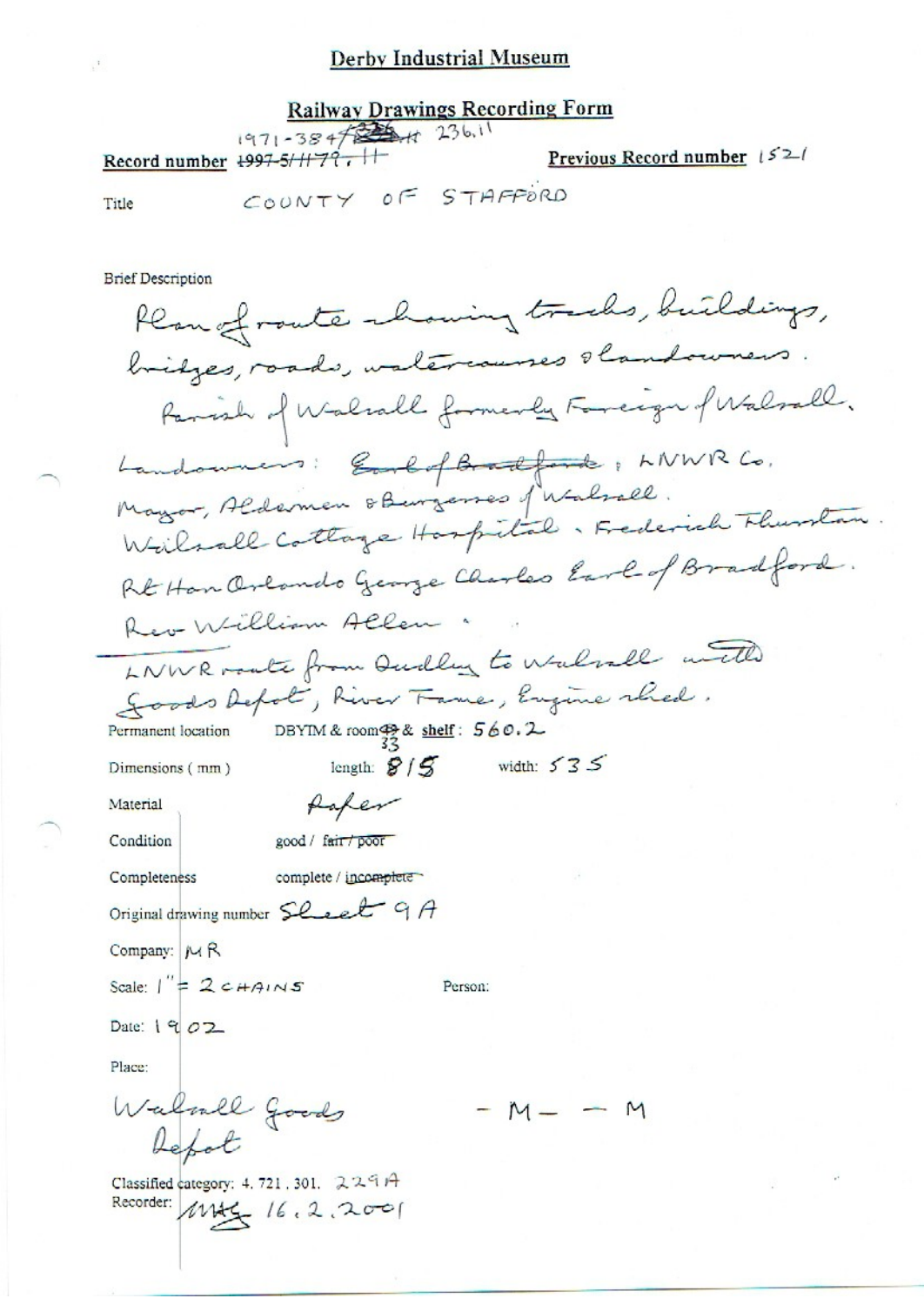## **Railway Drawings Recording Form**

CATTELL Record number  $1971 - 384/535$ , i Previous Record number  $1087$  $Plan \theta$ Title Land required from the Vicar of Walsall **Brief Description** Plan of 2 plots of land, idoured prink, between Bradford Road, Fashers Lane & Mill Fleam.

Person:

Permanent location

DBYIM & room 49 & shelf:  $118^\circ$ 

Dimensions (mm)

length:  $560$  width:  $570$ 

Material Condition Tracey fobres good / fair / poor

Completeness

complete / incomplete

Original drawing number

Company:

Scale:  $\int_{0}^{H} = \int_{0}^{L} \mathcal{L} H^{2} H N$ 

Date: Aug 31, 1878

Place:

Walnell

Classified category: 4, 721, 301,  $2.29A$ Recorder:  $1114 + 16/5/2003$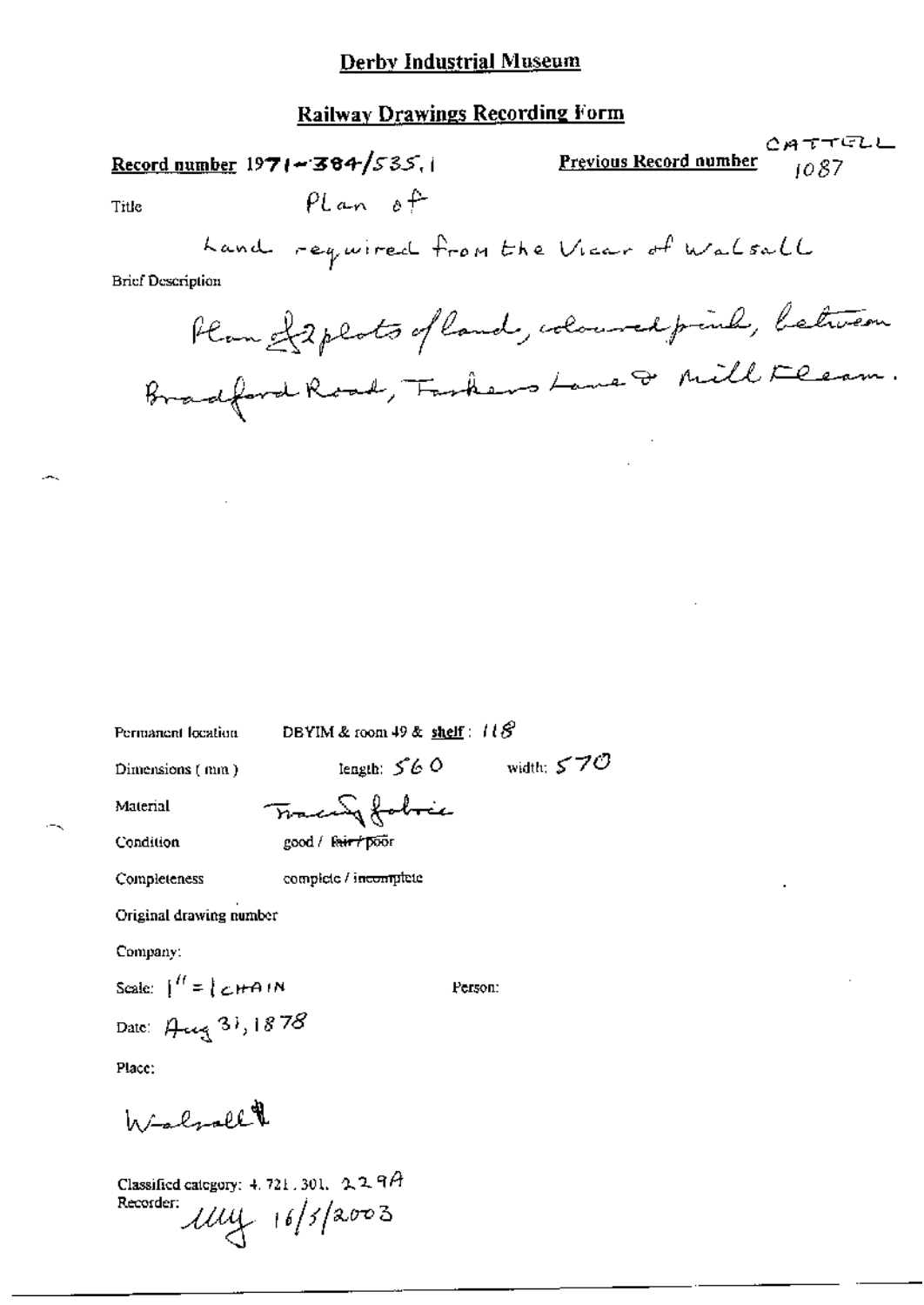#### **Railway Drawings Recording Form**

CATTELL Record number  $1971 - 384 / 535.2$ Previous Record number  $1087$ MIDLAND RAILWAY Title (NEW WORKS, &c) WALSALL STATION BRANCH **Brief Description** Plan land showing existing South Staffordsbeine Railway from Dimingham to Lied field with roads, untercourses, paths ofields.

Permanent location

DBYIM & room 49 & shelf:  $i18$ 

Dimensions (mm)

length:  $765$  width:  $5/0$ 

Material

Condition

Paper on folice

good / fair / poor

Completeness complete / incomplete

Original drawing number  $SHEET$  6

Company: MR Scale:  $1^{H} = 2$  CHAINS - HORIZONTAL<br>Scale:  $1^{H} = 20$ FEET - VERTICAL

Person John Addison Gujinar

Date:  $N_{\text{c}}$   $\sim$  1876

Place;

Winlandl

Classified category: 4, 721, 301, 2 2, 9 日 Recorder:  $\mathcal{UU}$  16/5/2003